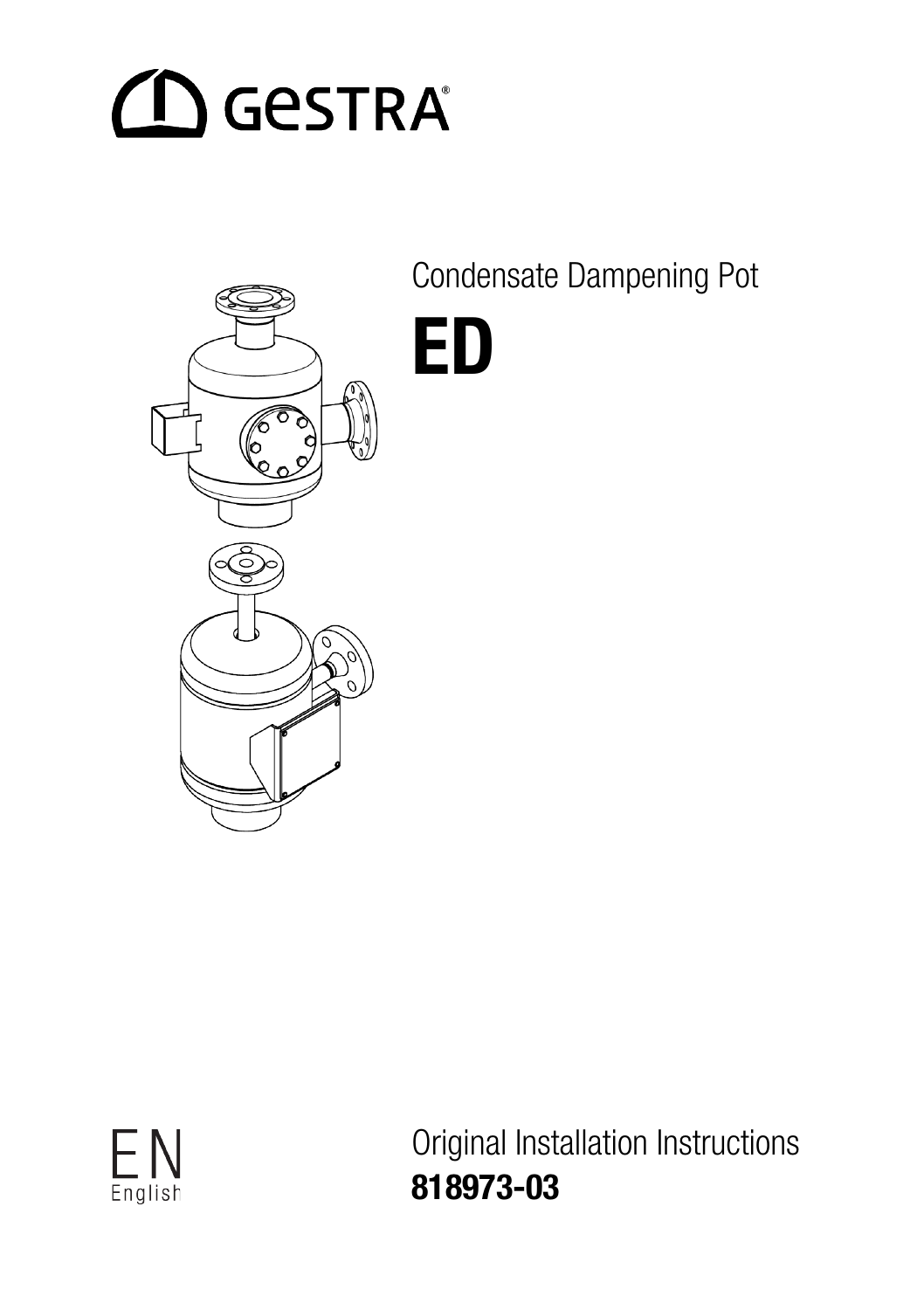# **Contents**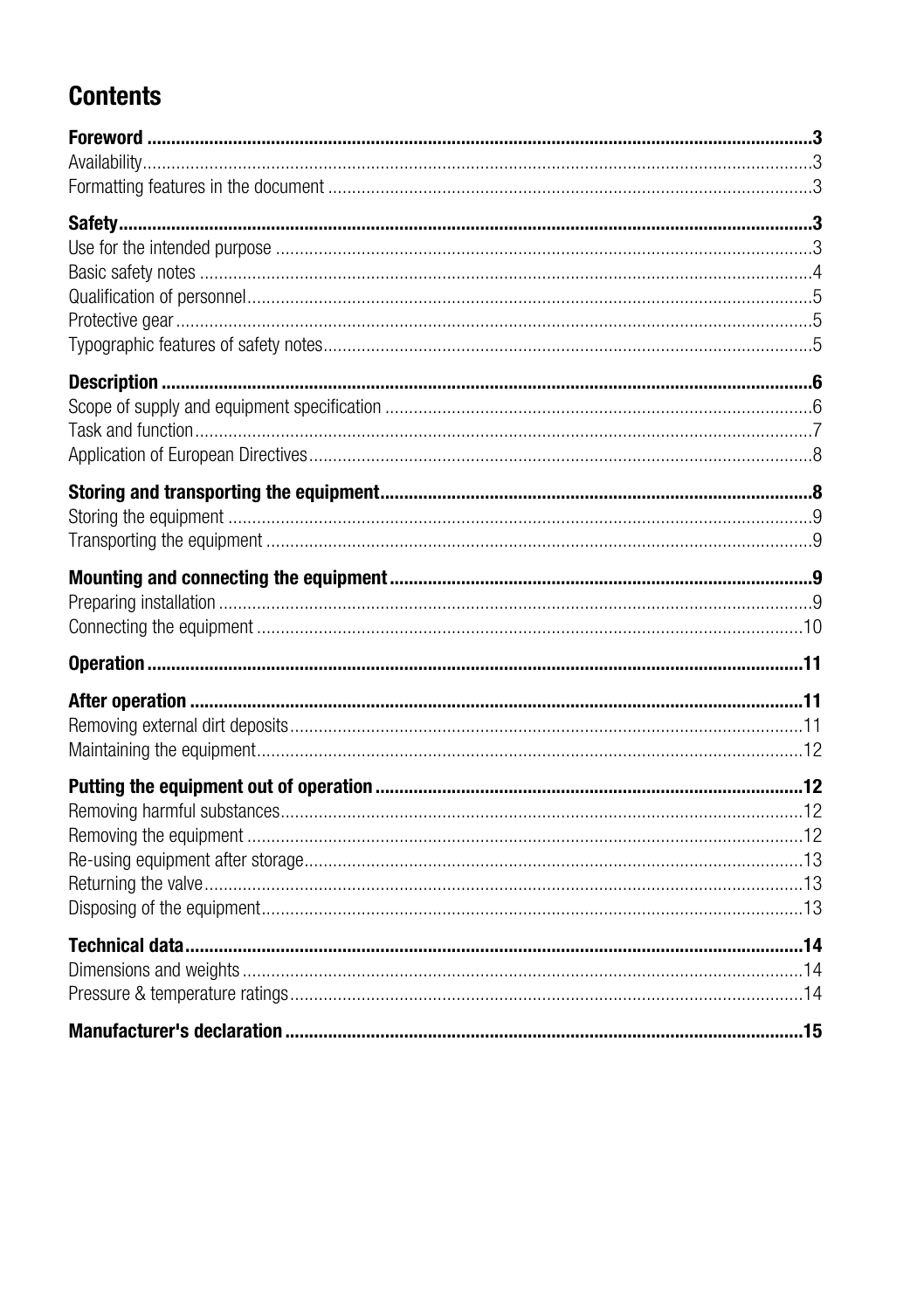#### <span id="page-2-0"></span>**Foreword**

This installation & operating manual will help you use the condensate dampening pot ED safely and efficiently for its intended purpose. The condensate dampening pot ED will be called equipment in this document.

This installation & operating manual is intended for anyone commissioning, using, operating, servicing, cleaning or disposing of this equipment and, in particular, for professional after-sales service technicians, qualified personnel and authorised and trained staff.

All of these persons must read and understand the content of this installation & operating manual.

Following the instructions given in this installation & operating manual helps avoiding danger and increases the reliability and service life of the equipment. Please note that in addition to the instructions given in this installation & operating manual you must also observe all locally applicable rules and regulations concerning the prevention of accidents as well as approved safety guidelines for good professional practice.

# <span id="page-2-1"></span>Availability

Keep this installation & operating manual together with the plant documentation for future reference. Make sure that this installation & operating manual is available to the operator.

The installation & operating manual is part of the equipment. Please hand over this installation & operating manual when selling the equipment or passing it on.

# <span id="page-2-2"></span>Formatting features in the document

Certain text elements of this installation & operating manual feature a specific typographic design. You can easily distinguish the following text elements: Standard text

Cross-reference

- **D** Listing
	- **▶ Sub-items in listings**
- $\triangleright$  Steps for action.

Œ Here you will find additional useful information and tips serving to assist you in using the equipment to its fullest potential.

#### <span id="page-2-3"></span>**Safety**

#### <span id="page-2-4"></span>Use for the intended purpose

The condensate dampening pot ED is designed for installation in steam and condensate systems.

The equipment is designed for steam systems where condensate has to be transported with low noise and no waterhammer and lifted into elevated condensate headers

The equipment must only be used within the allowable pressure and temperature limits and only if the chemical and corrosive influences on the equipment are taken into account.

Correct use includes compliance with the instructions given in this installation & operating manual, in particular obedience to all safety instructions.

Any other use of the equipment is considered to be improper.

Note that the equipment is also used incorrectly if the materials of the equipment are not suitable for the fluid.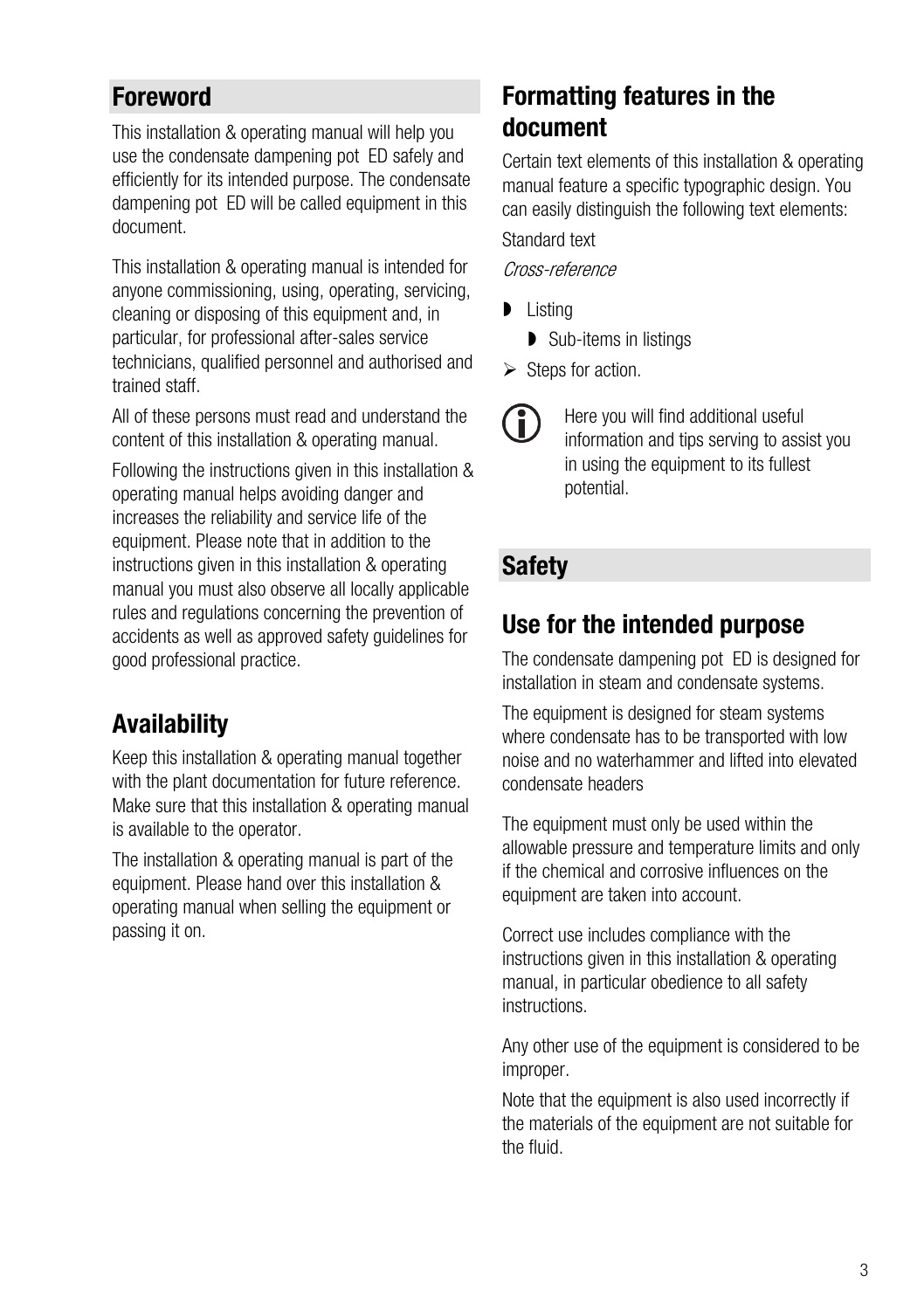#### <span id="page-3-0"></span>Basic safety notes

#### Risk of severe injuries

- **D** The equipment may become hot during operation. Do not operate the equipment unless thermal insulation or protection against accidental contact prevents you from touching hot surfaces.
- **D** The equipment is under pressure during operation and may be hot. Before carrying out any work on the equipment make sure that the following requirements are met:
	- The pipes must be depressurized (0 bar).
	- ▶ The fluid must be completely removed from the pipes and the equipment.
	- During work on the equipment the installation must be switched off and protected against unauthorised or unintended activation.
	- **D** The pipes and the equipment must have cooled down to room temperature (approx. 20 °C).
- If the equipment is used in contaminated areas there is a risk of severe injuries or death caused by harmful substances in or on the equipment. Before working on the equipment make sure that it is completely decontaminated. Always wear the protective clothing prescribed for contaminated areas when working on the equipment.
- **The equipment must only be used with fluids** that do not attack the material and the gaskets and sealings of the equipment. Otherwise leaks may occur and hot or toxic fluid could escape.
- **D** The equipment and its component parts must only be mounted or removed by qualified personnel. A qualified person must be acquainted with and experienced in the following:
	- Making pipe connections.
	- Selecting suitable lifting gear and understanding the rules for its safe use.
	- **D** Working with dangerous (contaminated, hot or pressurized) fluids.
- If the admissible pressure and temperature ratings are exceeded, the equipment may be destroyed and hot or pressurised fluid may escape. Make sure that the equipment is always used within the admissible pressure and temperature ratings. You can find information on the pressure and
	- temperature ratings on the name plate.
- If unsuitable lifting gear is used or the gear is used improperly the equipment or parts of it could fall down.
	- **Make sure that only qualified personnel lifts** the equipment or parts of it.
	- **Make sure that nobody is standing or** working below the hoisted equipment.
	- Make sure that the lifting gear is of sufficient strength for the load to be hoisted and that the load is properly secured and attached to it. For more information on the nature and weight of the components and safe lifting points please contact the manufacturer.
	- Make sure that all locally applicable regulations on safety and the prevention of accidents are strictly adhered to.

#### Risk of minor injuries

- **Sharp edges on internals present the danger of** cuts to hands. Always wear industrial gloves when servicing the equipment.
- If the support of the equipment during installation is insufficient the equipment might fall down, thereby causing bruises or injuries. Make sure the equipment is safely held in place during installation and cannot fall down. Wear protective safety footwear.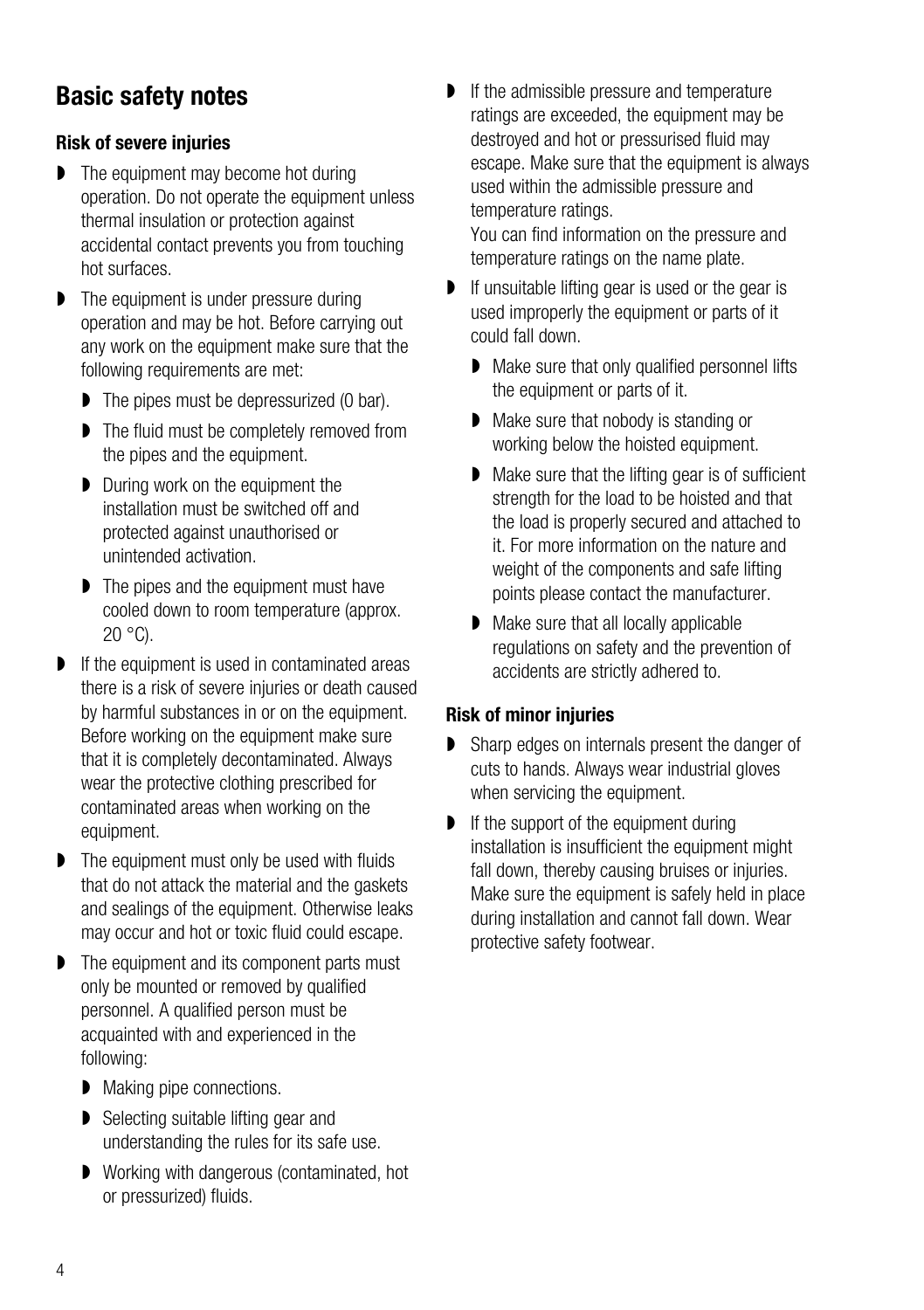#### Information on property damage or malfunctions

- Malfunctions will occur if the equipment is installed in a wrong position or with the flow pattern in the opposite direction of the fluid flow. This may result in damage to the equipment or the installation. Make sure that the flow pattern indicated in this installation and operating manual matches the direction of the fluid flow in the pipe.
- **If the material is unsuitable for the fluid.** increased wear may occur and fluid may escape. Make sure that the material is suitable for the fluid used in your installation.

#### <span id="page-4-0"></span>Qualification of personnel

A qualified person must be acquainted with and experienced in the following:

- the pertinent on-site rules and regulations for preventing fire and explosions
- **D** working on pressure equipment
- **n** making pipe connections
- **D** working with dangerous (hot or pressurized) fluids
- lifting and transporting loads
- **D** observing all notes and instructions in this installation & operating manual and the applicable documents

#### <span id="page-4-1"></span>Protective gear

The required protective gear depends on the types of fluid used and the regulations on site. For more information on suitable safety clothing and safety gear refer to the safety data sheet of the fluid in question.

Protective gear comprises the following items:

- **p** protective helmet
- work boots
- industrial leather gloves

#### <span id="page-4-2"></span>Typographic features of safety notes

#### Danger note

# DANGER

Notes with the heading DANGER warn against imminent dangerous situations that can lead to death or serious injuries.

# WARNING

Notes with the heading WARNING warn against possibly dangerous situations that could lead to death or serious injuries.

# **CAUTION**

Notes with the heading CAUTION warn against dangerous situations that could lead to minor or moderate injuries.

#### Information on environmental and property damage

#### Attention!

This note warns against situations that may lead to environmental and/or property damage.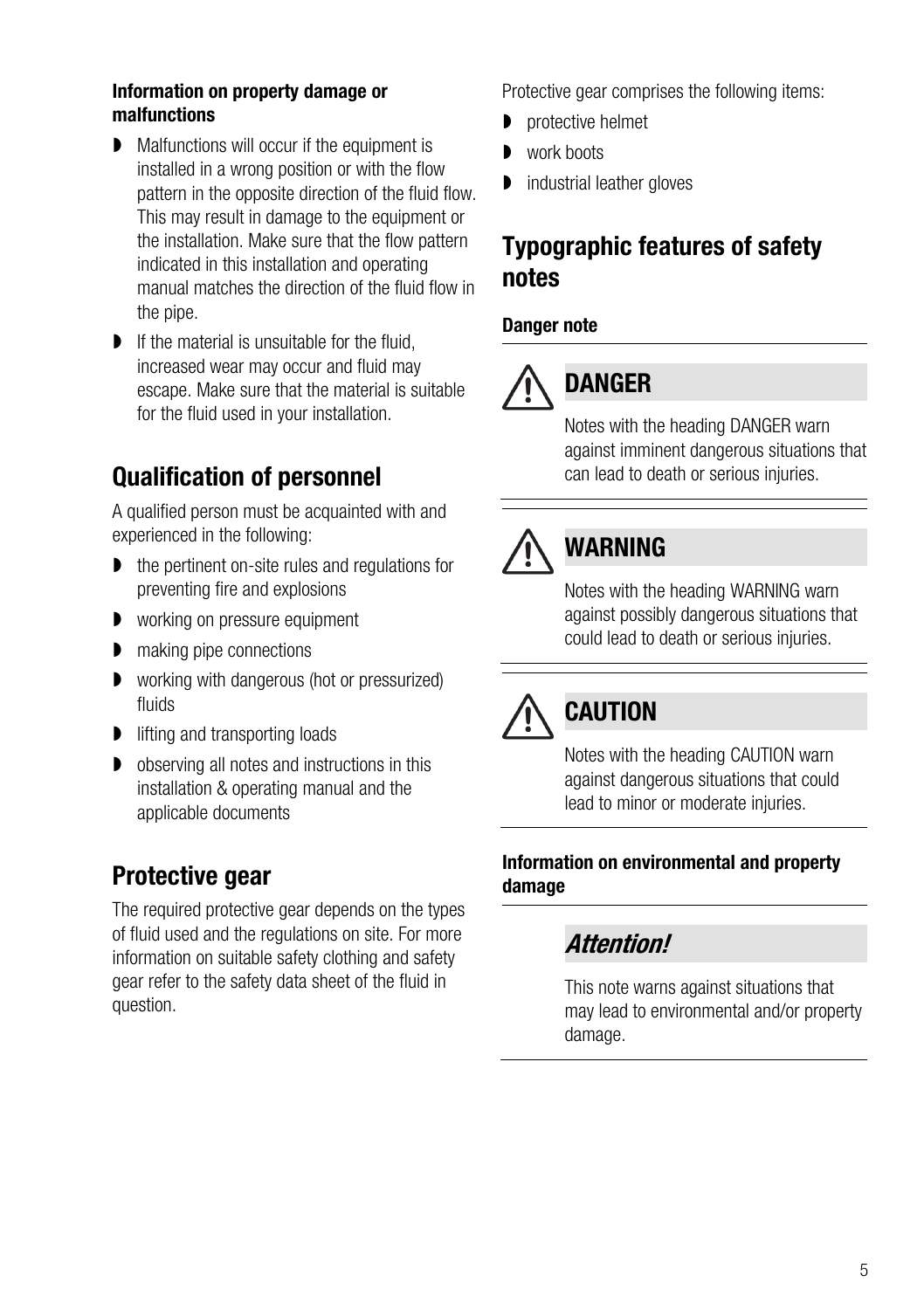# <span id="page-5-0"></span>**Description**

#### <span id="page-5-1"></span>Scope of supply and equipment specification

#### Scope of supply

Our equipment is delivered packed and ready for assembly.

#### Equipment specification

The equipment features the following connections:

- **▶ Connection for condensate inlet**
- **D** Connection for condensate outlet
- Drainage (optional)



| No.            | <b>Designation</b>                                                                         |
|----------------|--------------------------------------------------------------------------------------------|
|                | Condensate outlet connection                                                               |
| $\overline{2}$ | Condensate inlet connection                                                                |
| 3              | Inspection hole (only available in condensate dampening pots with a volume of $\geq 50$ I) |
| $\overline{4}$ | Connection for draining the condensate dampening pot (optional)                            |
| 5              | Name plate                                                                                 |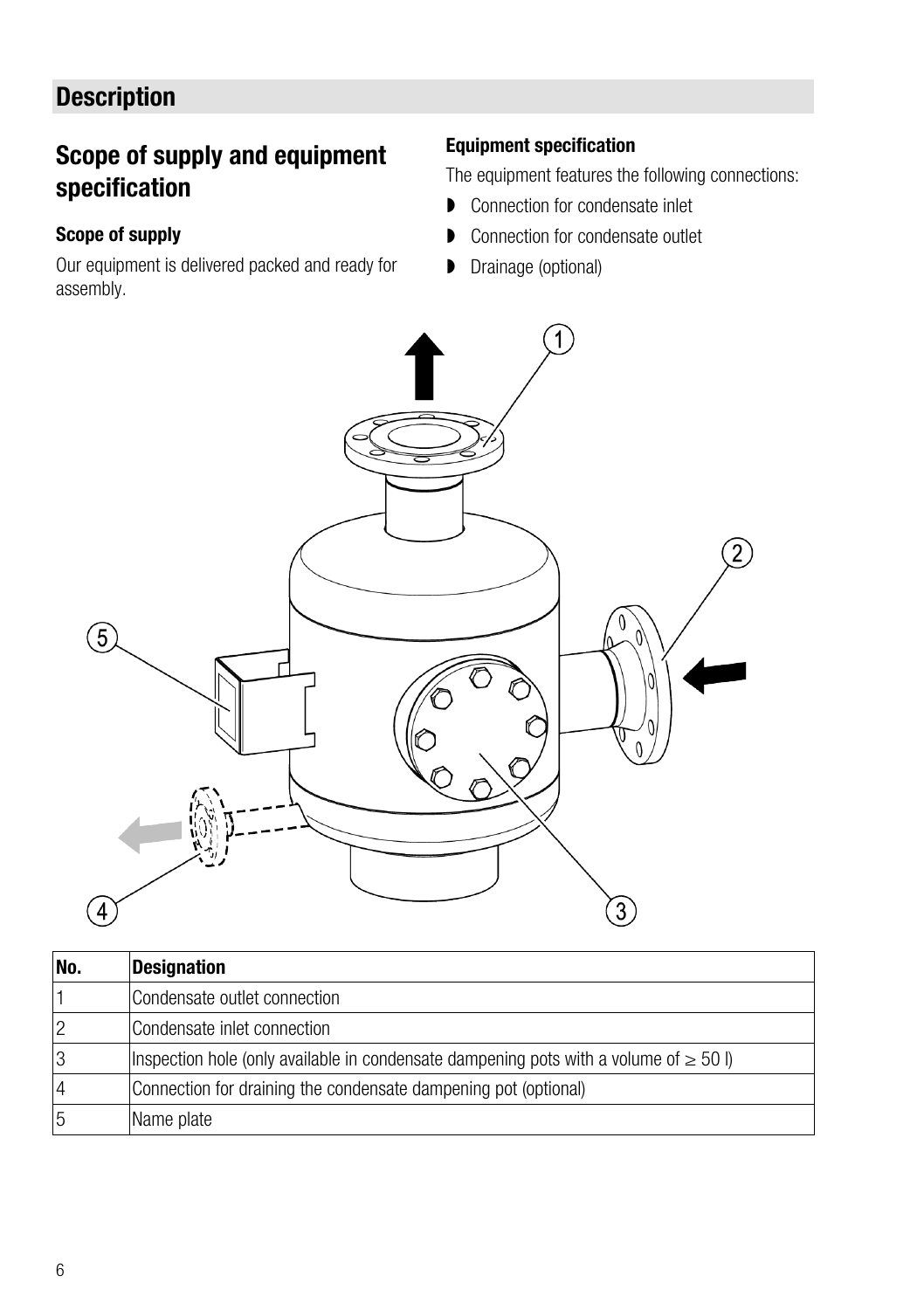#### End connections

The equipment is available with the following end connections:

**Flanges** 

#### Name plate

The following items are indicated on the name plate:

- **Manufacturer**
- **Type designation**
- **Min.** service temperature
- **Max.** service temperature
- **Max.** service pressure
- **Mark e.g. CE, UKCA (if required)**
- **▶ Year of construction**
- Serial number
- **Type of vessel**
- **D** Weight
- Body of regulations
- **Test pressure**
- **Test date**
- Volume

#### <span id="page-6-0"></span>Task and function

#### **Purpose**

The condensate dampening pot ED is designed for installation in steam and condensate systems.

The equipment is designed for steam systems where condensate has to be transported with low noise and no waterhammer and lifted into elevated condensate headers.

In addition the equipment cushions any fluctuations in back pressure, thus ensuring more steady conditions resulting in trouble-free operation of the steam trap installed next to the consumer.

#### **Function**

A rise in the steam line can lead to waterhammer problems.

Waterhammer occurs when steam bubbles, which are either entrained in condensate or created by flashing, come in contact with condensate at a much lower temperature. The steam bubbles implode rapidly and, in passing into the liquid state, considerably reduce their volume . A vacuum is formed which immediately draws in condensate from all directions, causing pressure shocks and waterhammer.

Note that the equipment has to be installed at the lowest point of the pipeline. The inlet and outlet connections are arranged such that in the upper part of the pot, during start-up of the plant, a dampening cushion is formed by the air and steam bubbles carried over, while in the lower part of the pot, condensate will stay and act as sealing liquid. All condensate flowing in is then pushed by the pressure inside the equipment into the elevated condensate header.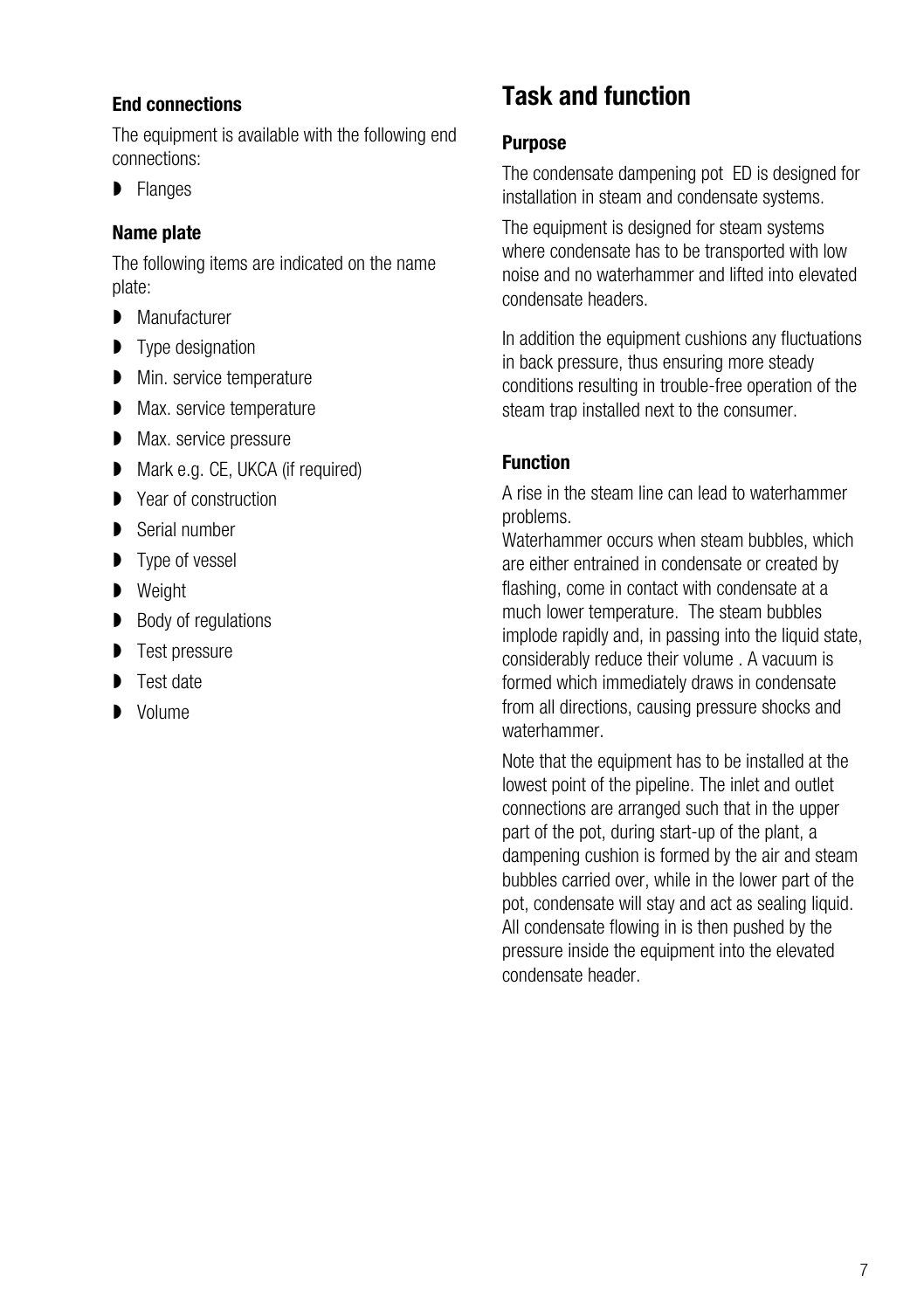#### Schematic representation



| No. | <b>Designation</b>       |
|-----|--------------------------|
| ΙA  | Steam line               |
| ΙB  | Condensate header        |
| C   | Consumer                 |
|     | Steam trap               |
|     | Condensate dampening pot |

#### <span id="page-7-0"></span>Application of European Directives

#### Pressure Equipment Directive

The equipment conforms to this directive (see "Manufacturer's Declaration" section) and can be used for the following media:

**Fluids of group 2** 

#### ATEX Directive

The equipment does not have its own potential ignition source and is not subject to this directive (see "Manufacturer's Declaration" section).

Static electricity: Static electricity can be produced in the system if the equipment is installed between pipe flanges.

If the equipment is used in potentially explosive atmospheres, the discharge or prevention of possible electrostatic charging is the responsibility of the manufacturer or operator of the system.

#### <span id="page-7-1"></span>Storing and transporting the equipment

#### Attention!

Equipment can be damaged if stored or transported improperly.

- $\triangleright$  Close all openings with the sealing plugs or covers supplied with the equipment or use similar sealing covers.
- $\triangleright$  Protect the equipment against moisture and corrosive atmospheres.
- $\triangleright$  Please contact the manufacturer if the specified transport and/or storage requirements cannot be met.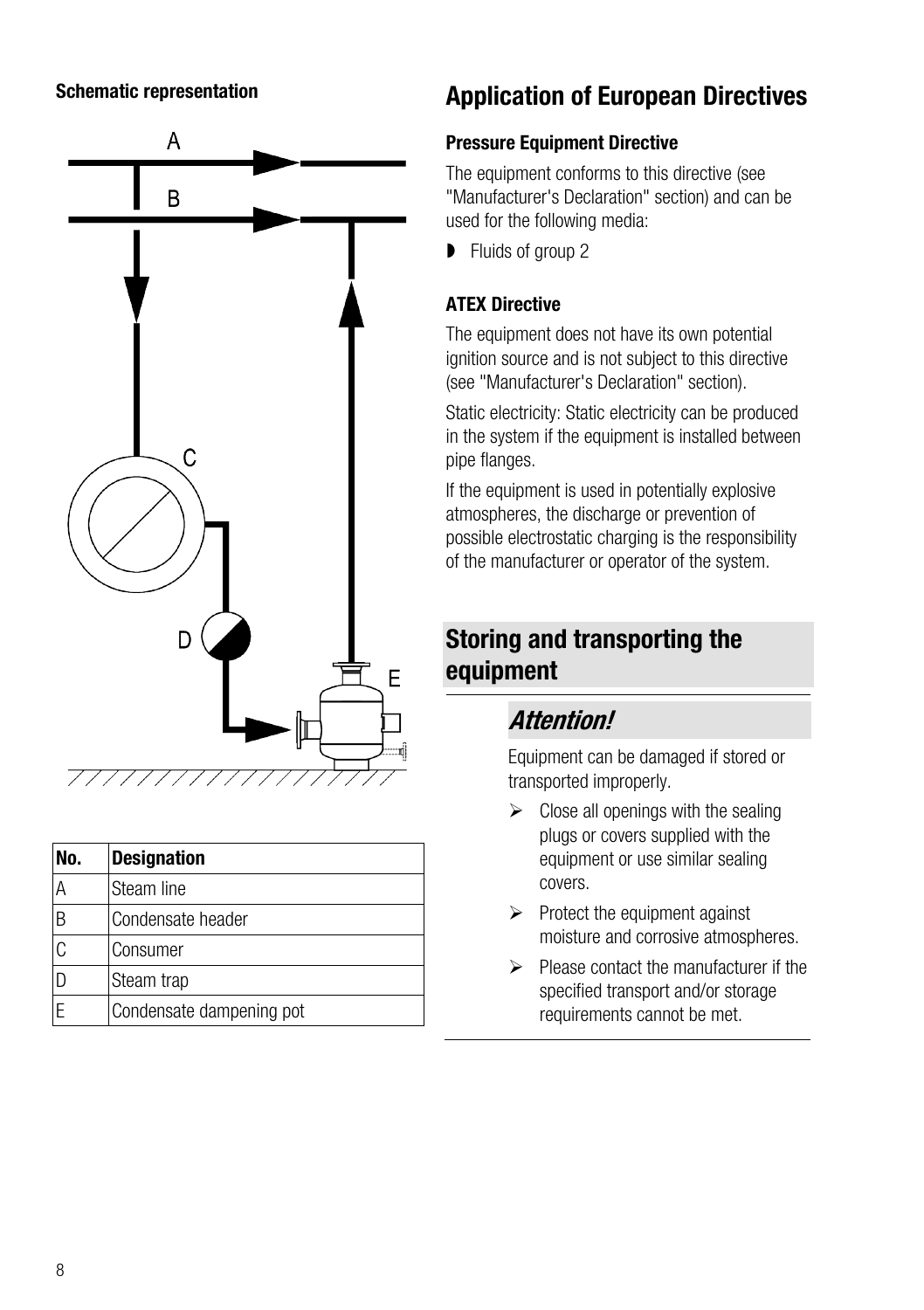# <span id="page-8-0"></span>Storing the equipment

- $\triangleright$  Please observe the following items when storing the equipment:
- Do not store the equipment for more than 12 months.
- Use the supplied sealing plugs or other suitable seal caps in order to seal off all openings of the equipment.
- **P** Protect the sealing surfaces and contact areas against mechanical damage.
- **P** Protect the equipment and all components against hard shocks and impacts.
- Store the equipment only in closed rooms that meet the following environmental conditions:
	- **Air humidity below 50 %, not condensing**
	- **Indoor air: clean, salt-free and non-corrosive**
	- Temperature 5-40 °C.
- $\triangleright$  Make sure that all these requirements are always met when storing the equipment.
- $\triangleright$  Please contact the manufacturer if you cannot comply with the recommended storage conditions.

#### <span id="page-8-1"></span>Transporting the equipment



#### **DANGER**

Risk of bruises if the equipment or component parts fall down.

- $\triangleright$  Use suitable lifting gear when moving or lifting the equipment and/or component parts.
- $\triangleright$  Make sure that the equipment cannot topple over.
- $\triangleright$  Make sure that nobody is standing below the lifted equipment.
- $\triangleright$  Meet the requirements for storage also when transporting the equipment.
- $\triangleright$  Prior to transport seal off connections with sealing plugs.



If you do not have the sealing plugs supplied with the equipment use appropriate seal caps to seal off the connections.

- $\triangleright$  For short distances (only a few metres) you can transport the equipment unpacked.
- $\triangleright$  When transporting the equipment over larger distances use the original packaging.
- $\triangleright$  If you do not have the original packaging use a box that protects the equipment adequately against corrosion and physical damage.
- For a short period of time the equipment Œ may be transported even if the temperature is below 0 °C, provided that the equipment is completely empty and dry.

#### <span id="page-8-2"></span>Mounting and connecting the equipment

# <span id="page-8-3"></span>Preparing installation



#### **DANGER**

Risk of bruises if the equipment or component parts fall down.

- $\triangleright$  Use suitable lifting gear when moving or lifting the equipment and/or component parts.
- $\triangleright$  Make sure that the equipment cannot topple over.
- $\triangleright$  Make sure that nobody is standing below the lifted equipment.
- $\triangleright$  Take the equipment out of the transport packaging.
- $\triangleright$  Check the equipment for transport damage.
- $\triangleright$  Contact the manufacturer if you detect any kind of shipping damage.

When supplied by the factory, the connections may be sealed off with sealing plugs.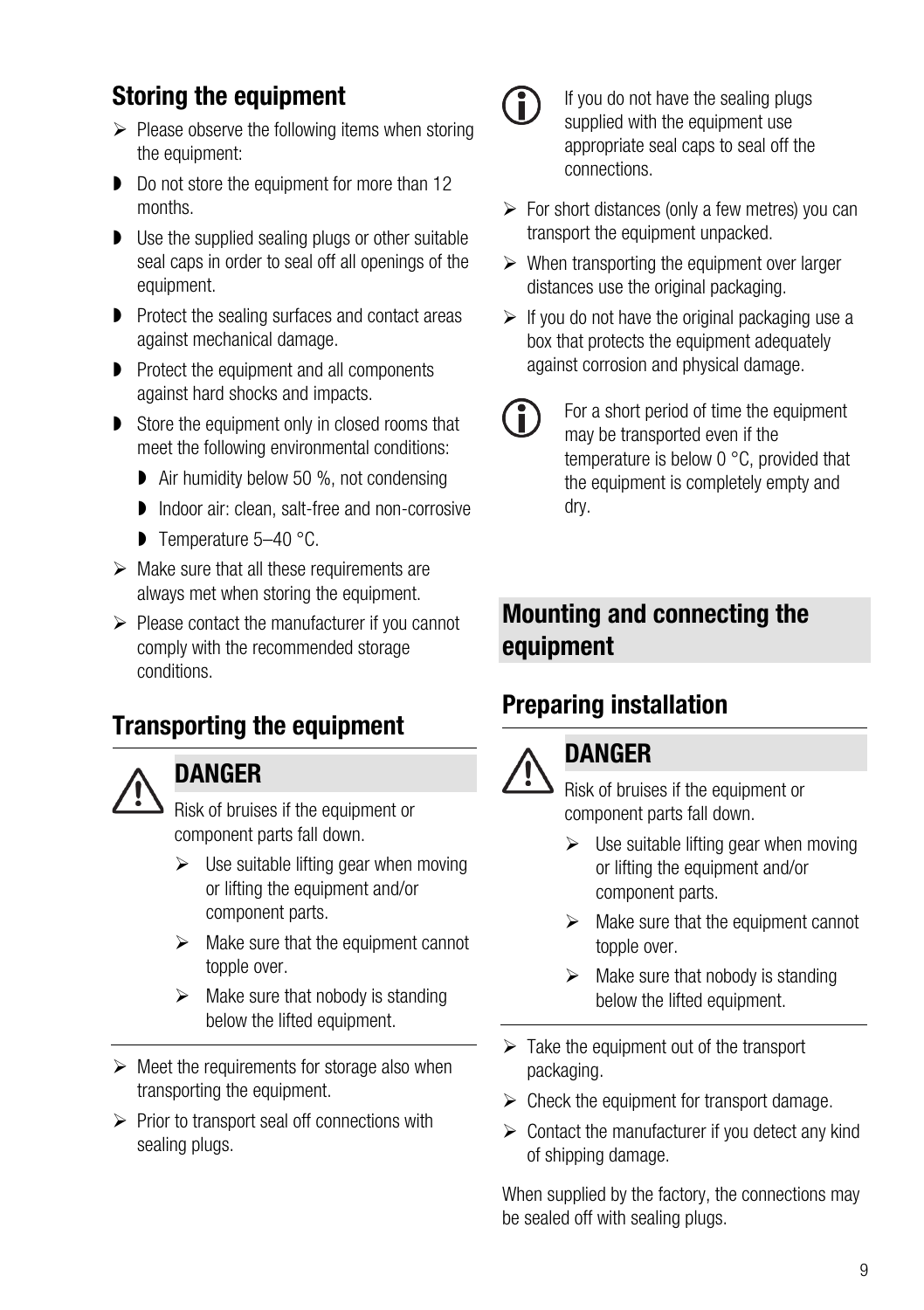- $\triangleright$  Remove sealing plugs before mounting the equipment.
- $\triangleright$  Keep the sealing plugs and the packing for further use.



## **DANGER**

Personnel working on pipes are exposed to safety risks and may suffer severe injuries, poisoning or even loss of life.

- $\triangleright$  Make sure that no hot or hazardous fluid is in the equipment or the pipes.
- $\triangleright$  Make sure that the pipes upstream and downstream of the equipment are depressurised.
- $\triangleright$  Make sure that the installation is switched off and protected against unauthorised or unintended activation.
- $\triangleright$  Make sure that the equipment and the pipes have cooled down to room temperatures.
- $\triangleright$  Wear protective clothing that is suitable for the fluid and, if necessary, wear protective gear.

For more information on suitable safety clothing and safety gear refer to the safety data sheet of the fluid in question.

- $\triangleright$  Drain pipes until they are empty.
- $\triangleright$  Switch the installation off and protect it against unauthorised or unintended re-activation.

# <span id="page-9-0"></span>Connecting the equipment



#### DANGER

Incorrectly connected equipment can cause fatal accidents or severe injuries.

 $\triangleright$  Make sure that only qualified skilled personnel connect the equipment to pipes.

Specialist personnel must be highly qualified and fully experienced in making pipe connections for the respective type of end connection.

#### Attention!

The equipment can be damaged if connections are too weak.

 $\triangleright$  Make sure that the connected equipment is not subjected to any forces or torques.

The operator has to ensure that the equipment and the sealing material is suitable for the fluid used in his system.

- $\triangleright$  Make sure that all components of the equipment are made of materials that are suitable for the fluid used.
- $\triangleright$  For more information please contact the manufacturer.
- $\triangleright$  Inspect all seals before installation to ensure they are in perfect condition.
- $\triangleright$  Make sure that the pipe system of the plant is clean.
- $\triangleright$  Make sure that the equipment is free from foreign matter.
- $\triangleright$  Install the condensate dampening pot at the lowest point of the condensate pipe.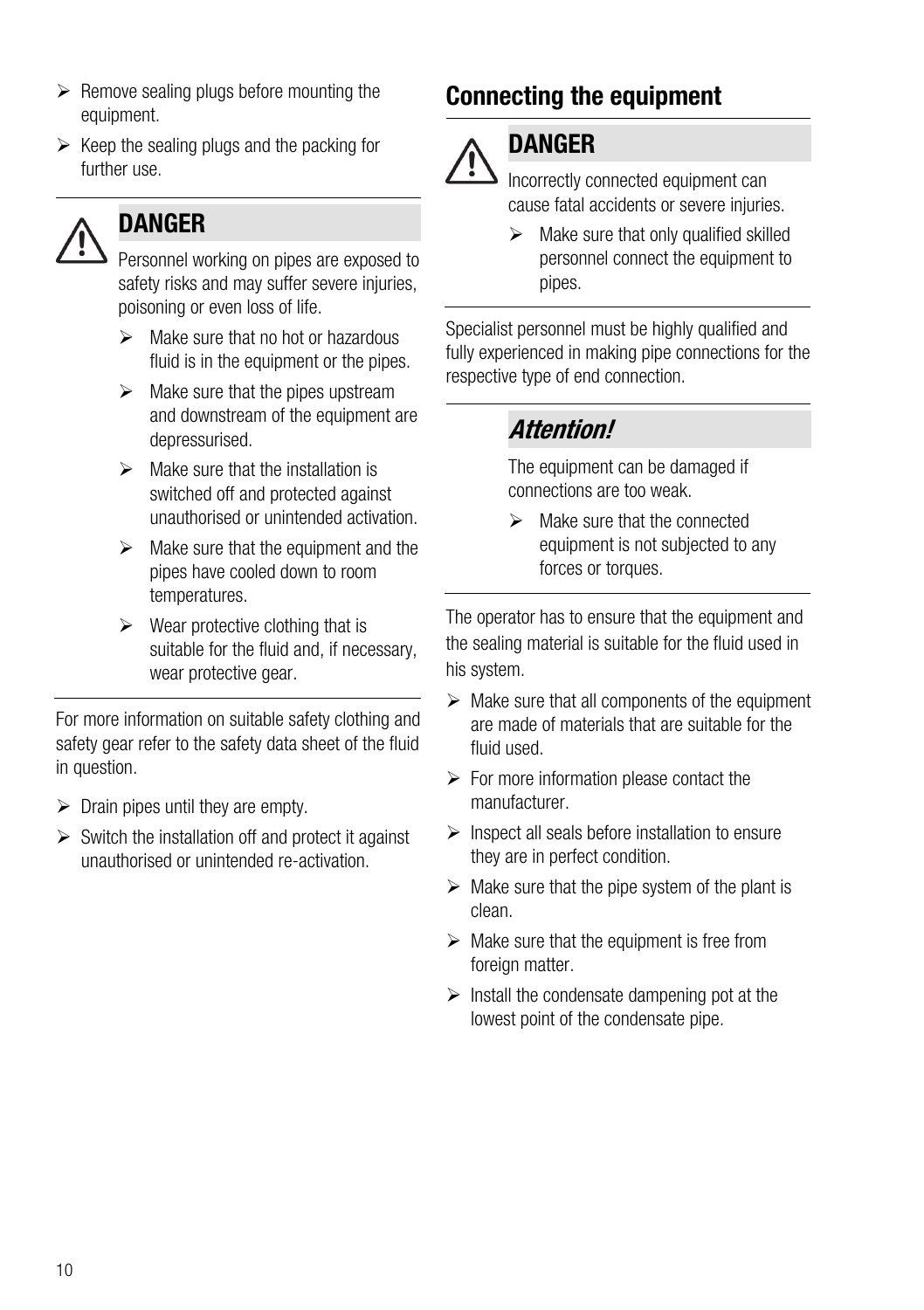- $\triangleright$  Fit the equipment so that the condensate outlet connection (1) is facing up.
- $\triangleright$  Make sure that the condensate supply is connected to the condensate inlet connection  $(2)$ .
- $\triangleright$  Make sure that the condensate drain is connected to the condensate outlet connection (1).
- $\triangleright$  Make sure that the drainage pipe is connected to the drainage connection (4, if present).



- $\triangleright$  Make sure that the equipment is safely mounted and that all connections are made correctly.
- $\triangleright$  At operating temperature, check that flange connections are tight.

If flange connections are leaking, proceed as follows:

- $\triangleright$  Power down the system and wait until the tank and pipes are cool enough to touch.
- $\triangleright$  Re-righten threaded joints.
- $\triangleright$  Power the system up again.
- $\triangleright$  Again check that flange connections are tight at operating temperature.

During operation the surface of the equipment gets hot. This presents the risk of burns.

 $\triangleright$  Lag the surface of the equipment with suitable insulating material.

#### <span id="page-10-0"></span>**Operation**

Do not work on the equipment while it is operating.

#### <span id="page-10-1"></span>After operation



## DANGER

If the equipment is used in contaminated areas there is a risk of severe injuries or death caused by harmful substances in or on the equipment.

- $\triangleright$  Only qualified personnel are allowed to perform work on contaminated equipment.
- $\triangleright$  Always wear the protective clothing prescribed for contaminated areas when working on the equipment.
- $\triangleright$  Make sure that the equipment is completely decontaminated before carrying out any service work.
- $\triangleright$  Follow the pertinent instructions for handling the hazardous substances in question.

# Attention!

Frost damage may occur when the installation is shut down.

 $\triangleright$  Drain the equipment if ambient temperatures below 0 °C (frost) are to be expected.

# <span id="page-10-2"></span>Removing external dirt deposits

- $\triangleright$  To remove dirt deposits rinse the equipment with fresh water and wipe it with a clean, lintfree cloth.
- $\triangleright$  To remove any persistent residues use a cleaning agent that is suitable for the material and carefully wipe the equipment with a clean, lint-free cloth.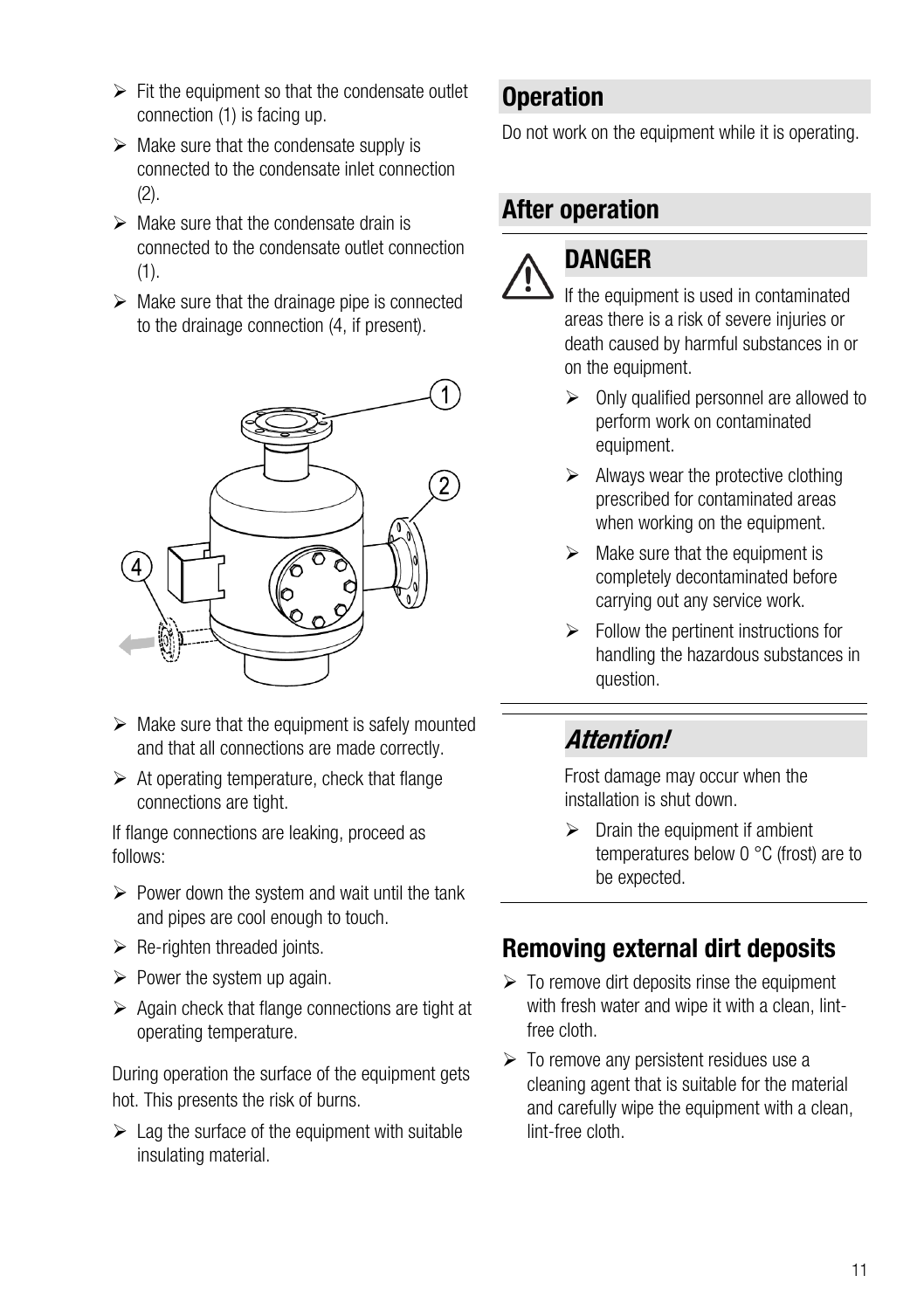# <span id="page-11-0"></span>Maintaining the equipment

The equipment does not require any particular maintenance.

- $\triangleright$  Examine the equipment at requiar intervals and check it for correct operation.
- $\triangleright$  If necessary, clean the equipment.

No spare parts are available for the equipment.

 $\triangleright$  Replace a defective device with a new one.

#### <span id="page-11-1"></span>Putting the equipment out of operation

# <span id="page-11-2"></span>Removing harmful substances



#### DANGER

If the equipment is used in contaminated areas there is a risk of severe injuries or death caused by harmful substances in or on the equipment.

- $\triangleright$  Only qualified personnel are allowed to perform work on contaminated equipment.
- $\triangleright$  Always wear the protective clothing prescribed for contaminated areas when working on the equipment.
- $\triangleright$  Make sure that the equipment is completely decontaminated before carrying out any service work.
- $\triangleright$  Follow the pertinent instructions for handling the hazardous substances in question.

Qualified personnel must have extensive experience with and a working knowledge of:

- **P** pertinent rules and regulations concerning handling hazardous substances
- **D** special regulations for handling the hazardous substances encountered on site
- **D** using the required personal protective equipment (PPE) and clothing

### Attention!

Environmental damage may be caused by poisonous fluid residues.

- $\triangleright$  Before disposing of the equipment make sure that it is clean and free of fluid residues.
- $\triangleright$  For the disposal of all materials observe the pertinent legal regulations concerning waste disposal.
- $\triangleright$  Remove all residues from the equipment.
- $\triangleright$  For the disposal of all residues observe the pertinent legal regulations concerning waste disposal.

# <span id="page-11-3"></span>Removing the equipment



#### DANGER

Personnel working on pipes are exposed to safety risks and may suffer severe injuries. poisoning or even loss of life.

- $\triangleright$  Make sure that no hot or hazardous fluid is in the equipment or the pipes.
- $\triangleright$  Make sure that the pipes upstream and downstream of the equipment are depressurised.
- $\triangleright$  Make sure that the installation is switched off and protected against unauthorised or unintended activation.
- $\triangleright$  Make sure that the equipment and the pipes have cooled down to room temperatures.
- $\triangleright$  Wear protective clothing that is suitable for the fluid and, if necessary, wear protective gear.

For more information on suitable safety clothing and safety gear refer to the safety data sheet of the fluid in question.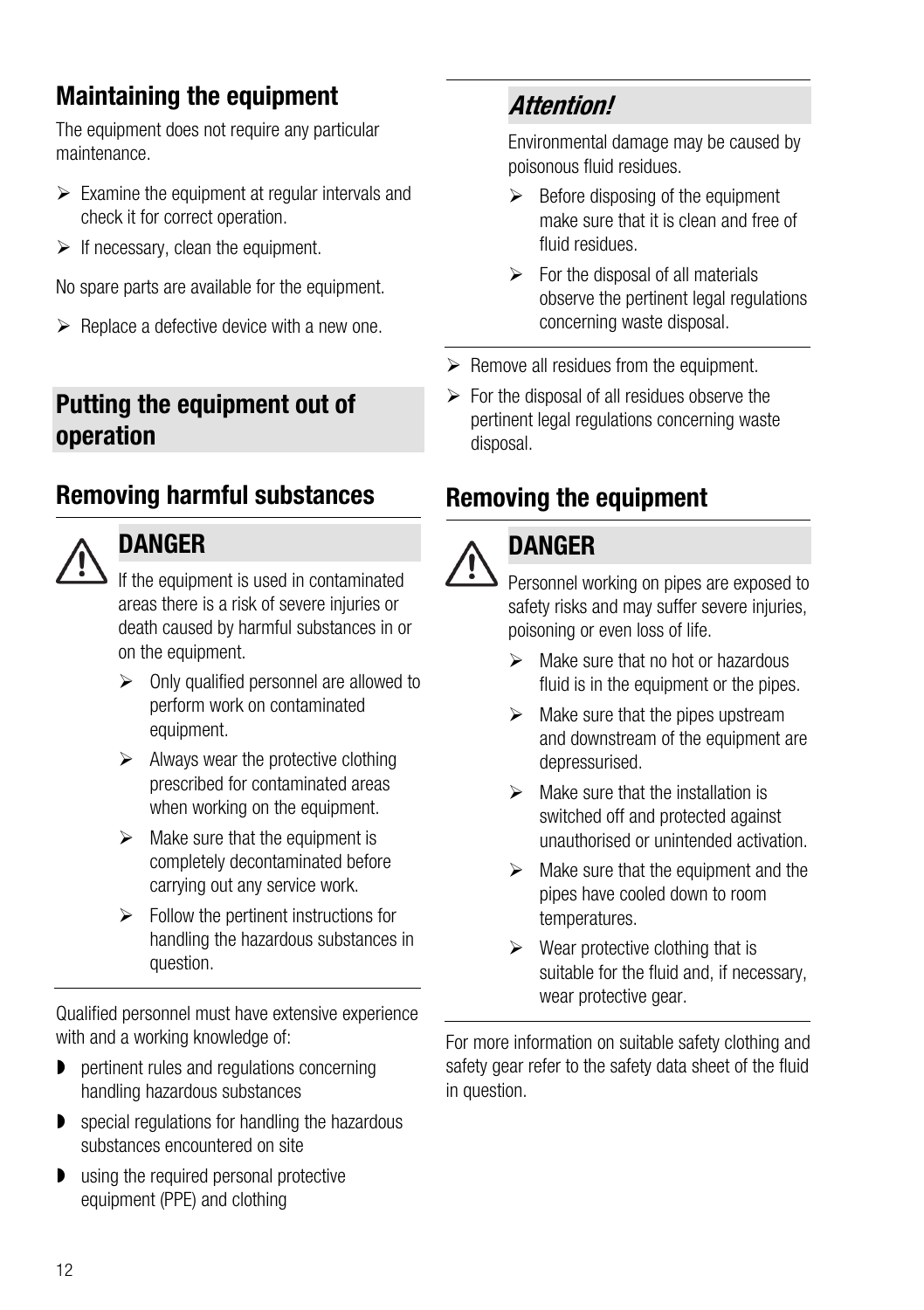

#### DANGER

Risk of bruises if the equipment or component parts fall down.

- $\geq$  Use suitable lifting gear when moving or lifting the equipment and/or component parts.
- $\triangleright$  Make sure that the equipment cannot topple over.
- $\triangleright$  Make sure that nobody is standing below the lifted equipment.
- $\triangleright$  Detach the end connections of the equipment from the pipes.
- $\triangleright$  Put the equipment onto a suitable base.
- $\triangleright$  Store the equipment as described in section ["Storing the equipment"](#page-8-0) on page [9.](#page-8-0)

# <span id="page-12-0"></span>Re-using equipment after storage

Observe the following instructions if you want to remove the equipment and use it again somewhere else:

- Make sure that the equipment is free of any fluid residues.
- **Make sure that all connections are in good** condition and leak-free.
- $\triangleright$  Use the equipment only for its intended purpose and the service conditions for which it was specified.

# <span id="page-12-1"></span>Returning the valve

You can return the equipment to your contractual partner.

- $\triangleright$  Make sure that all harmful substances are removed from the equipment.
- $\triangleright$  Pay attention to the instructions in section ["Transporting the equipment"](#page-8-1) from page [9.](#page-8-1)

 $\triangleright$  Pack the equipment in its original packaging or in suitable transport packaging.

The transport packaging must protect the equipment from damage in the same way as the original packaging.

- $\triangleright$  Send the completed and signed decontamination declaration with the equipment. The decontamination declaration must be attached to the packaging so that it is accessible from outside.
- $\triangleright$  Register the return delivery with your contractual partner before returning the equipment.

# <span id="page-12-2"></span>Disposing of the equipment

# **CAUTION**

Environmental damage may be caused by poisonous fluid residues.

- $\triangleright$  Before disposing of the equipment make sure that it is clean and free of fluid residues.
- $\triangleright$  For the disposal of all materials observe the pertinent legal regulations concerning waste disposal.

The equipment is made of welded sheet steel or stainless steel.

| <b>Material</b>  |                                     |                               |  |  |  |  |
|------------------|-------------------------------------|-------------------------------|--|--|--|--|
| Flange           | 1.0460<br>(P250GH+N)                | 1.4571<br>(X6CrNiMoTi17-12-2) |  |  |  |  |
| Base             | 1.0425<br>(P265GH)                  | 1.4571<br>(X6CrNiMoTi17-12-2) |  |  |  |  |
| Pipe<br>(jacket) | 1.0345<br>(P235GH+N)                | 1.4571<br>(X6CrNiMoTi17-12-2) |  |  |  |  |
| Pipe             | 1.0345<br>$(statadpipe)$ (P235GH+N) | 1.4571<br>(X6CrNiMoTi17-12-2) |  |  |  |  |
| Pipe (foot)      | 1.0345<br>(P235GH+N)                | 1.4571<br>(X6CrNiMoTi17-12-2) |  |  |  |  |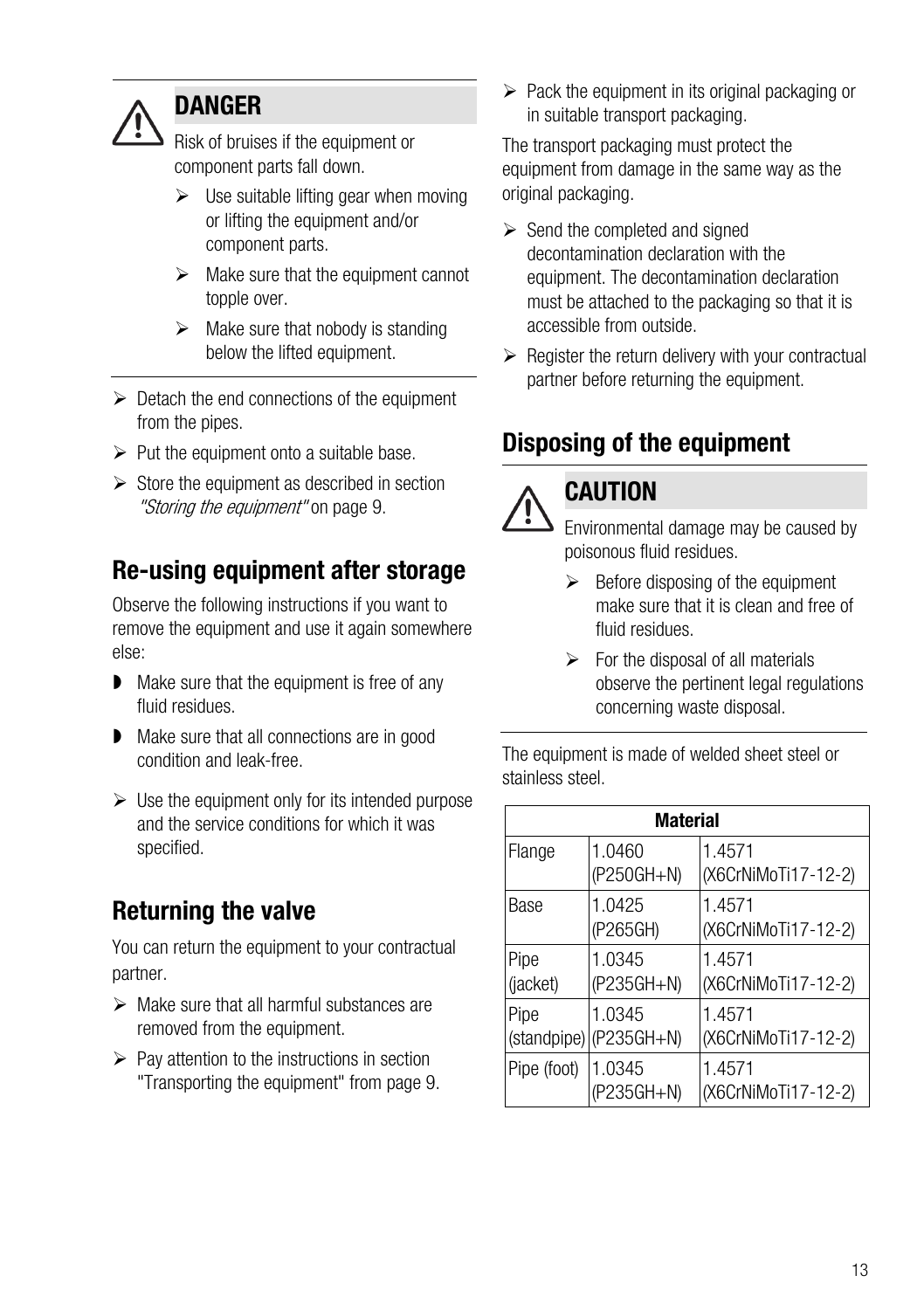# <span id="page-13-0"></span>Technical data

#### <span id="page-13-1"></span>Dimensions and weights



| <b>Volume</b> |        | 4             |               |    | 9   |                |    | 25             |    | 50  |
|---------------|--------|---------------|---------------|----|-----|----------------|----|----------------|----|-----|
| A (DN)        | [mm]   | 15            | 20            | 25 | 32  | 40             | 50 | 65             | 80 | 100 |
| A (DN)        | [inch] | $\frac{1}{2}$ | $\frac{3}{4}$ |    | 1¼  | $1\frac{1}{2}$ | 2  | $2\frac{1}{2}$ | 3  |     |
| D             | [mm]   | 180           |               |    | 219 |                |    | 273            |    | 400 |
| H             | [mm]   | 388           |               |    | 454 |                |    | 634            |    | 694 |
| IH1           | [mm]   | 240           |               |    | 275 |                |    | 430            |    | 430 |
| L             | [mm]   | 184           |               |    | 210 |                |    | 237            |    | 350 |

#### Weights

You can find the values for your equipment on the name plate.

#### <span id="page-13-2"></span>Pressure & temperature ratings

You can find the values for your equipment on the rating plate.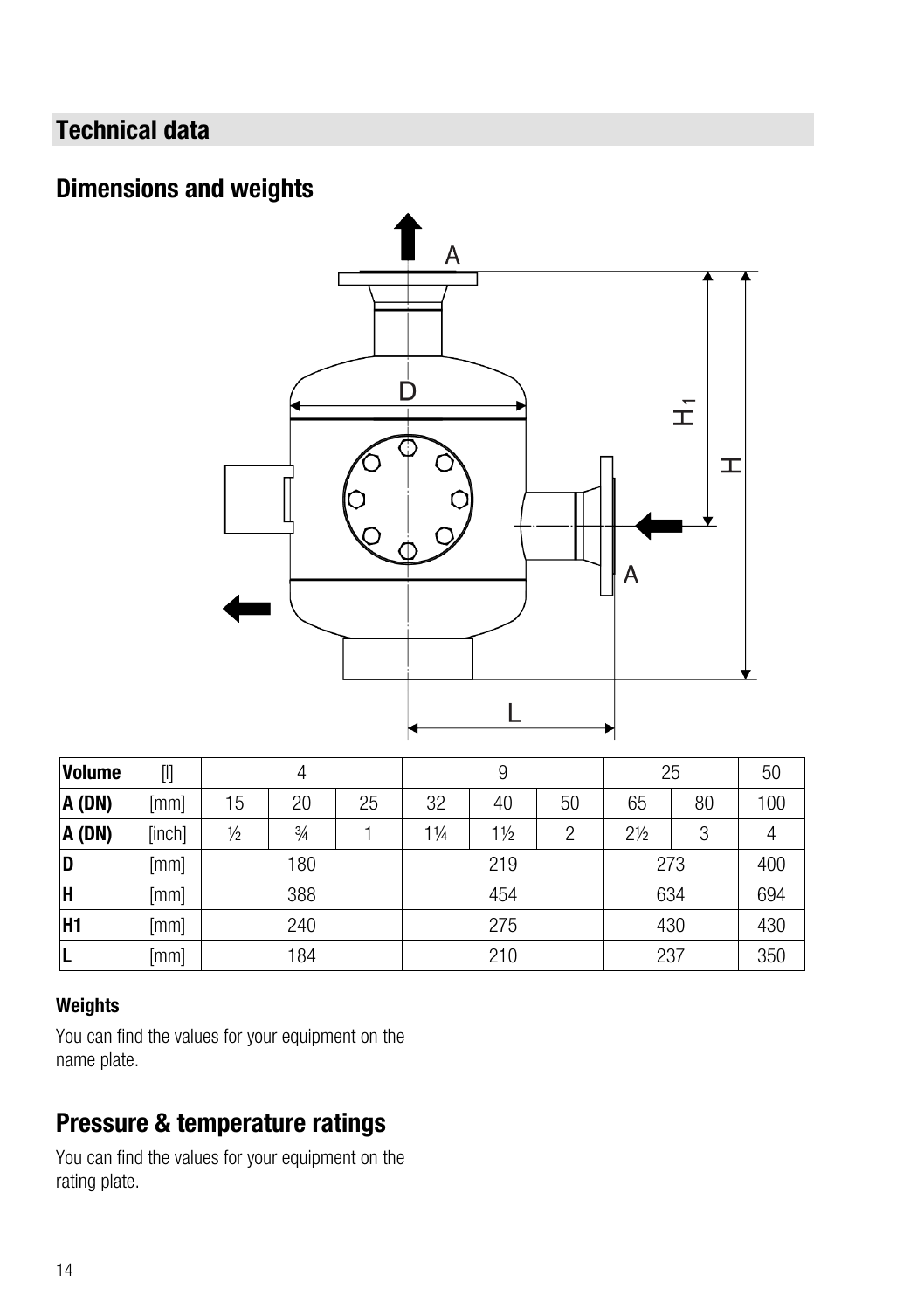#### <span id="page-14-0"></span>Manufacturer's declaration

You can find details on the conformity of the equipment in our Declaration of Conformity or Manufacturer's Declaration.

You can download the latest Declaration of Conformity or Manufacturer's Declaration at www.gestra.com or request it from the address below:

#### GESTRA AG

Münchener Straße 77 28215 Bremen Germany Telefon +49 421 3503-0<br>Telefax +49 421 3503-39 Telefax  $+49\,421\,3503-393$ <br>F-Mail info@de.gestra.com info@de.gestra.com Web www.gestra.de

This declaration is no longer valid if modifications are made to the equipment without consultation with us.